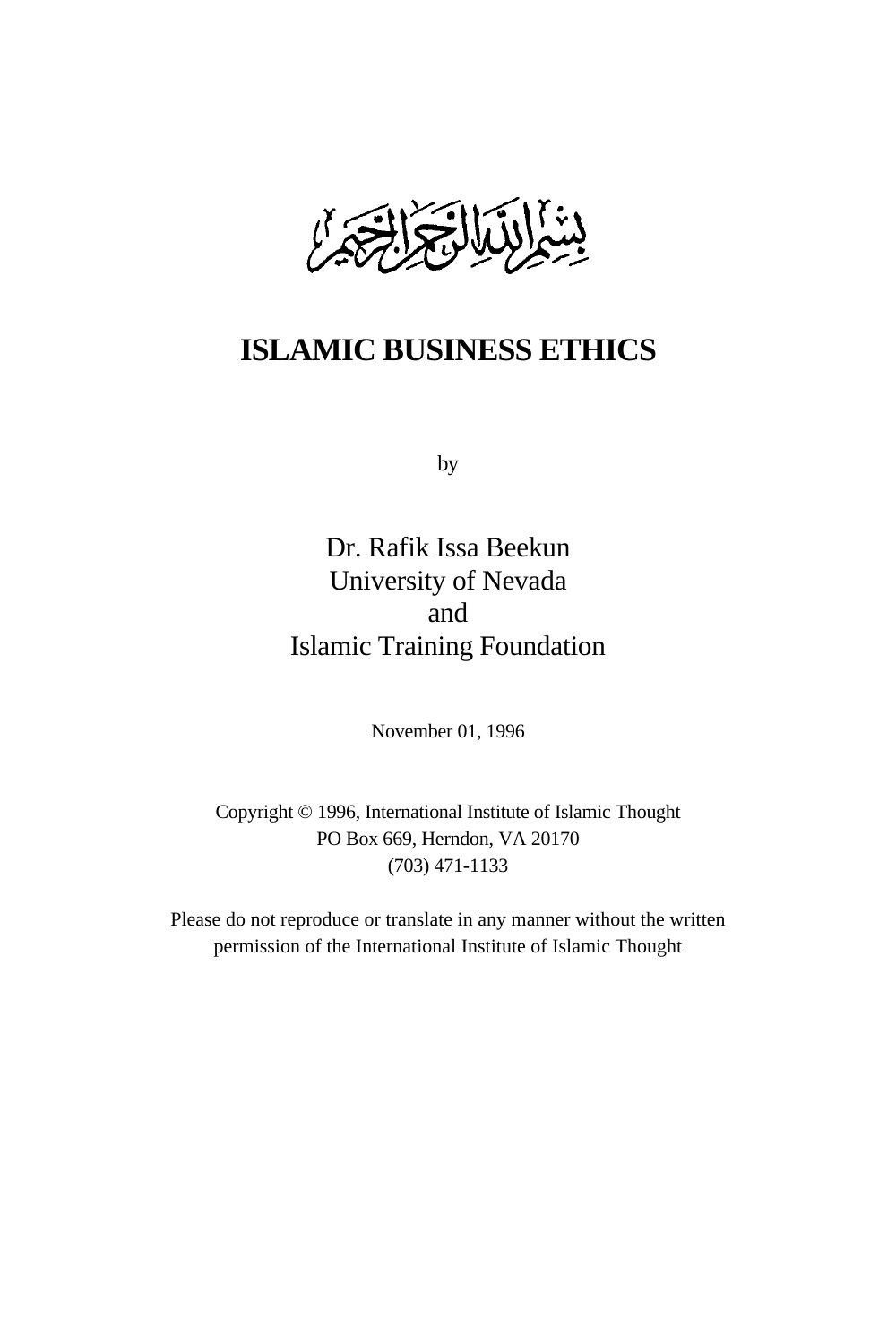### **Table of Contents**

### **DEFINING ETHICS**

### **FACTORS INFLUENCING ETHICAL BEHAVIOR IN ISLAM**

LEGAL INTERPRETATIONS ORGANIZATIONAL FACTORS INDIVIDUAL FACTORS

### **THE ISLAMIC ETHICAL SYSTEM**

ALTERNATE ETHICS SYSTEMS *Relativism Utilitarianism Universalism Rights Distributive Justice Eternal Law Islamic Ethical System* AXIOMS OF ISLAMIC ETHICAL PHILOSOPHY *Unity Equilibrium Free Will Responsibility Benevolence* DEGREES OF LAWFUL AND UNLAWFUL BEHAVIOR IN ISLAM

### *HALAL* **AND** *HARAM* **BUSINESS AREAS**

HALAL EARNINGS *Work in Agriculture Work in Industry and Professional Areas* HARAM EARNINGS

#### **DEVELOPING AN ETHICAL ORGANIZATIONAL CLIMATE**

## **AN ISLAMIC PERSPECTIVE OF THE SOCIAL RESPONSIBILITY OF ORGANIZATIONS**

ORGANIZATIONAL STAKEHOLDERS *Relationship of the Firm to Its Employees Relationship of Employees to the Firm*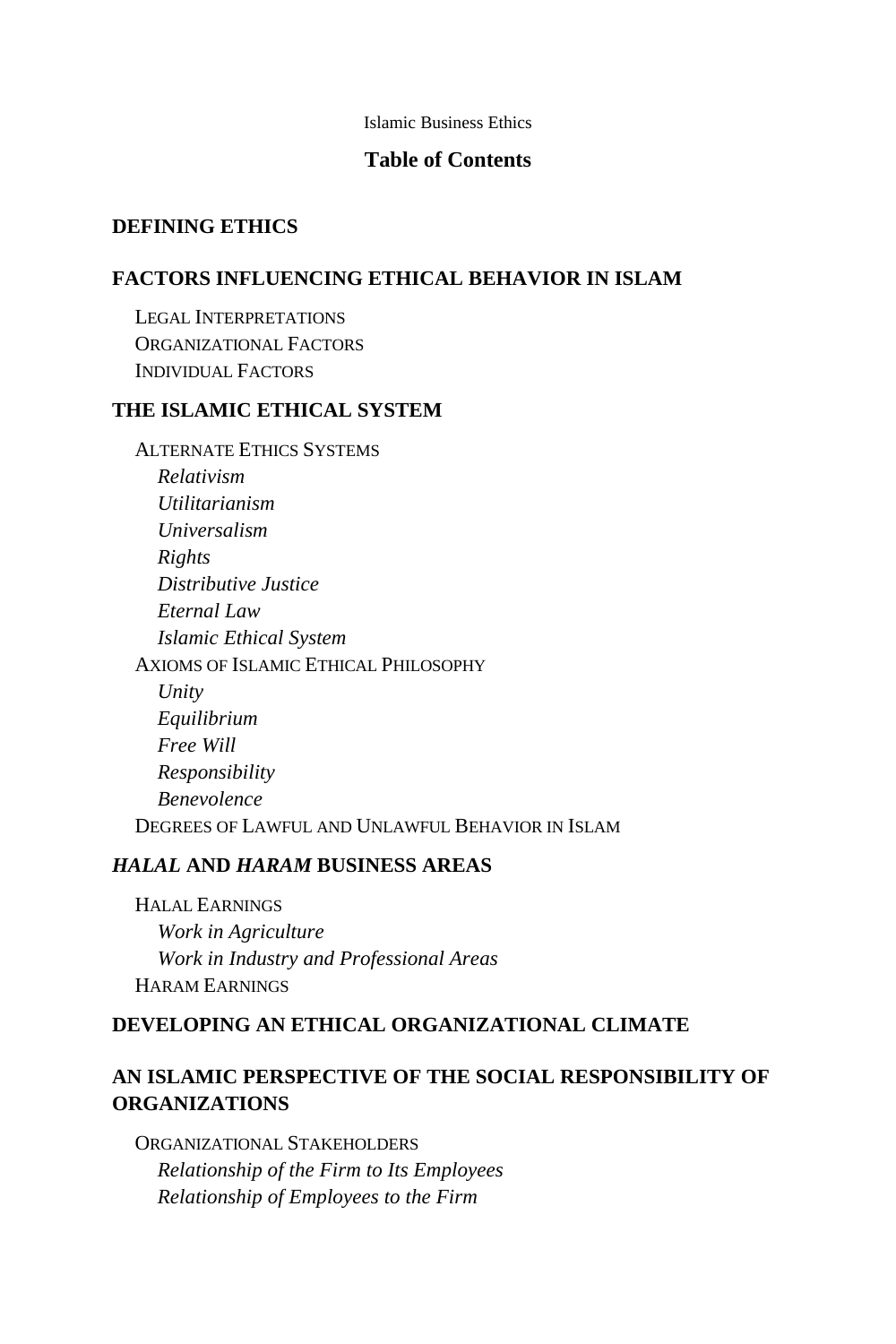*Relationship of the Firm to Other Stakeholders* THE NATURAL ENVIRONMENT *Treatment of Animals Environmental Pollution and Ownership Rights Environmental Pollution and Free Resources (air, water, etc.)* THE GENERAL SOCIAL WELFARE ARGUMENTS FOR AND AGAINST SOCIAL RESPONSIBILITY ORGANIZATIONAL MODES OF SOCIAL RESPONSIVENESS

#### **MANAGING SOCIAL RESPONSIBILITY**

EXPLICIT ORGANIZATIONAL APPROACHES *Developing a Code of Ethics Ethical Oversight Appointment of an Ethics Advocate Selection and Training Adjusting the Reward System* IMPLICIT ORGANIZATIONAL APPROACHES PERFORMING A SOCIAL AUDIT

### **GENERAL ETHICAL GUIDELINES FOR MUSLIMS IN BUSINESS**

#### **PUNISHMENT AND REPENTANCE FOR UNETHICAL BEHAVIOR**

NO COERCION IN ETHICAL BEHAVIOR PUNISHMENT PHILOSOPHY IN ISLAM

#### **EXPERIENTIAL EXERCISES AND QUESTIONNAIRES**

#### **INDEX**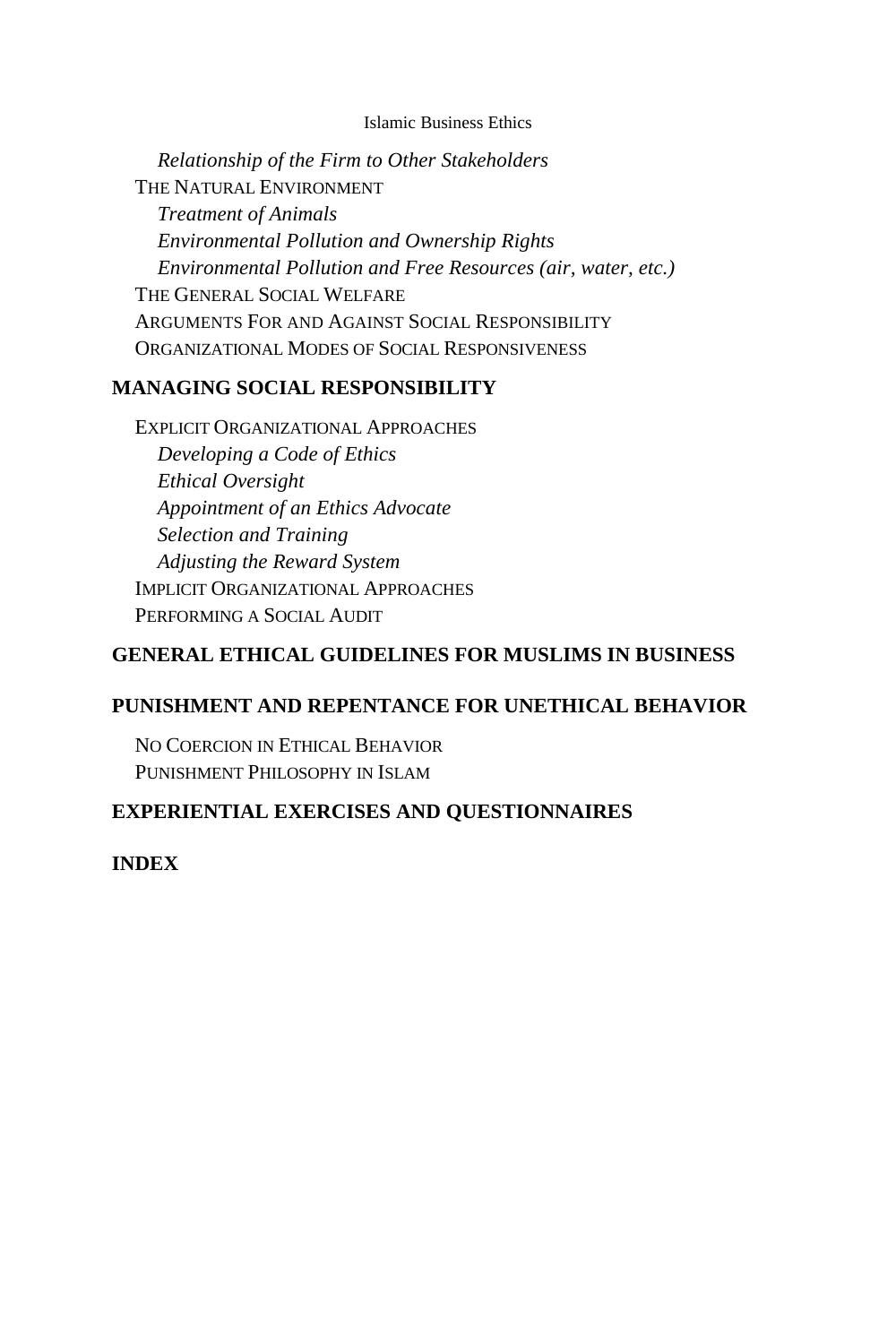

# **ISLAMIC BUSINESS ETHICS**

*You are the best of peoples, evolved for mankind, enjoining what is right, forbidding what is wrong, and believing in Allah.* (Qur'an 3:110)

Every day, individuals face ethical issues at work, and rarely know how to deal with them. A recent review of articles published in the *Wall Street Journal* during only one week in 1991 uncovered a whole array of issues being faced by employees: stealing, lying, fraud and deceit, etc.<sup>1</sup> Surveys both in the USA and internationally reveal rampant unethical behavior in businesses. For instance, a recent survey of 2,000 major US corporations revealed that the following ethical problems (arranged in order of importance) concerned managers: (1) drug and alcohol abuse, (2) employee theft, (3) conflicts of interest, (4) quality control issues, (5) discrimination in hiring and promotion, (6) misuse of proprietary information, (7) abuse of company expense accounts, (8) plant closings and lay-offs, (9) misuse of company assets, and  $(10)$  environmental pollution.<sup>2</sup> Internationally, the ethical values of businesses are also deficient. In a survey of 300 companies across the world, over 85% of senior executives indicated that the following issues were among their top ethical concerns: employee conflicts of interest, inappropriate gifts, sexual harassment, and unauthorized payments.<sup>3</sup>

Is it naive for a Muslim businessman to behave ethically in a globally, competitive environment? The answer is a resounding NO! In Islam, ethics governs all aspects of life. The conditions for everlasting success or *falah* in Islam are the same for all Muslims–whether in conducting their business affairs or in carrying out their daily activities. Without specifying any situational context, Allah describes people who attain success as those who are "inviting to all that is good (*khayr*), enjoining what is right (*ma'ruf*) and forbidding what is wrong (*munkar*)."<sup>4</sup> Within a business context, however,

 $\overline{a}$ 

<sup>&</sup>lt;sup>1</sup> Cherrington, J. O. and Cherrington, D. J. 1993. "A Menu of Moral Issues: One Week in the Life of the *Wall Street Journal*." *Journal of Business Ethics*, 11, pp. 255-265.

<sup>2</sup> *America's Most Pressing Ethical Problems*. 1990. Washington, DC: The Ethics Resource Center, p. 1.

<sup>&</sup>lt;sup>3</sup> Baumann, Mary. 1987. "Ethics in Business." USA Today. She was citing data from the Conference Board.

<sup>4</sup> *Qur'an* 3:104.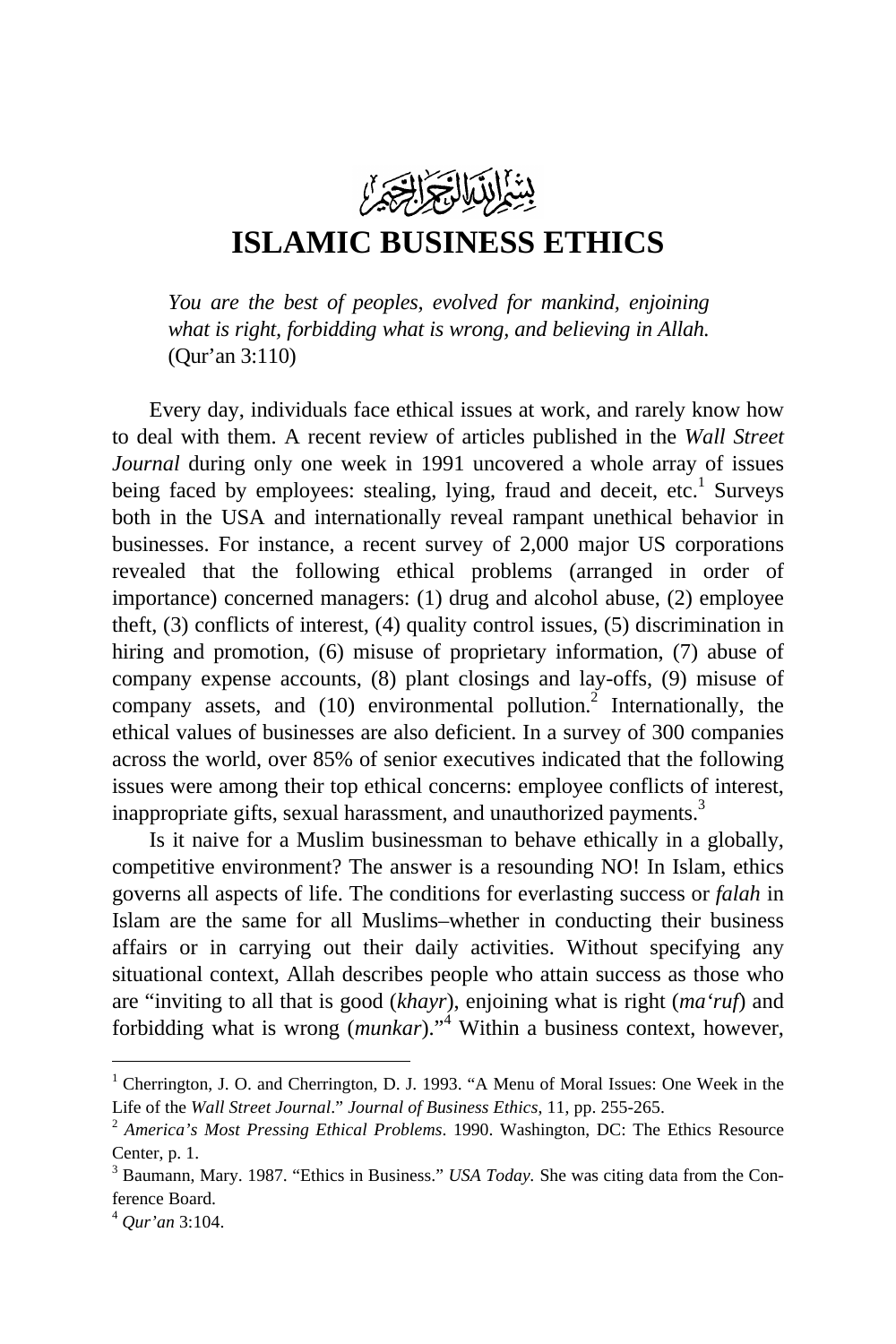what specific standards of conduct should a company follow? What is a Muslim businessman's responsibility to internal and external stakeholders? Although a firm's top executives may exhibit exemplary ethical behavior, how can middle- and lower-level managers be encouraged to behave in a similarly ethical manner? What are some guidelines that would ensure consistent ethical behavior in a Muslim business?

## **Defining Ethics**

Ethics may be defined as the set of moral principles that distinguish what is right from what is wrong. It is a normative field because it prescribes what one should do or abstain from doing. Business ethics, sometimes referred to as management ethics or organizational ethics, simply limits its frame of reference to organizations.

Within an Islamic context, the term most closely related to ethics in the Qur'an is *khuluq*. 5 The Qur'an also uses a whole array of terms to describe the concept of goodness: *khayr* (goodness), *birr* (righteousness), *qist* (equity), *'adl* (equilibrium and justice), *haqq* (truth and right), *ma'ruf* (known and approved), and *taqwa* (piety). Pious actions are described as *salihat* and impious actions are described as *sayyi'at*. 6

## **Factors Influencing Ethical Behavior in Islam**

What is considered ethical behavior may depend on the factors that define and affect ethical behavior. These factors have been identified in Figure 1.

### *Legal Interpretations*

l

In secular societies, legal interpretations are based upon contemporary and often transient values and standards; in an Islamic society, these values and standards are guided by the Shari'ah and the collection of previous *fiqh* judgments. The result of these divergent approaches is amazing: at one time, it was legal and ethical in the United States to discriminate against women and minorities in hiring; now, affirmative action laws make it illegal to discriminate against these groups. By contrast, Islam has given women permanent and unalienable rights, and has never discriminated against minorities on any basis. For example, Abu Dharr reported that the Prophet (saaw) said to him,

<sup>5</sup> *Qur'an* 68:4. I thank Dr. Gamal Badawi for this suggestion.

<sup>6</sup> Fakhry, Majid. *Ethical Theories in Islam*. Leiden: E. J. Brill, 1991, pp. 12-13.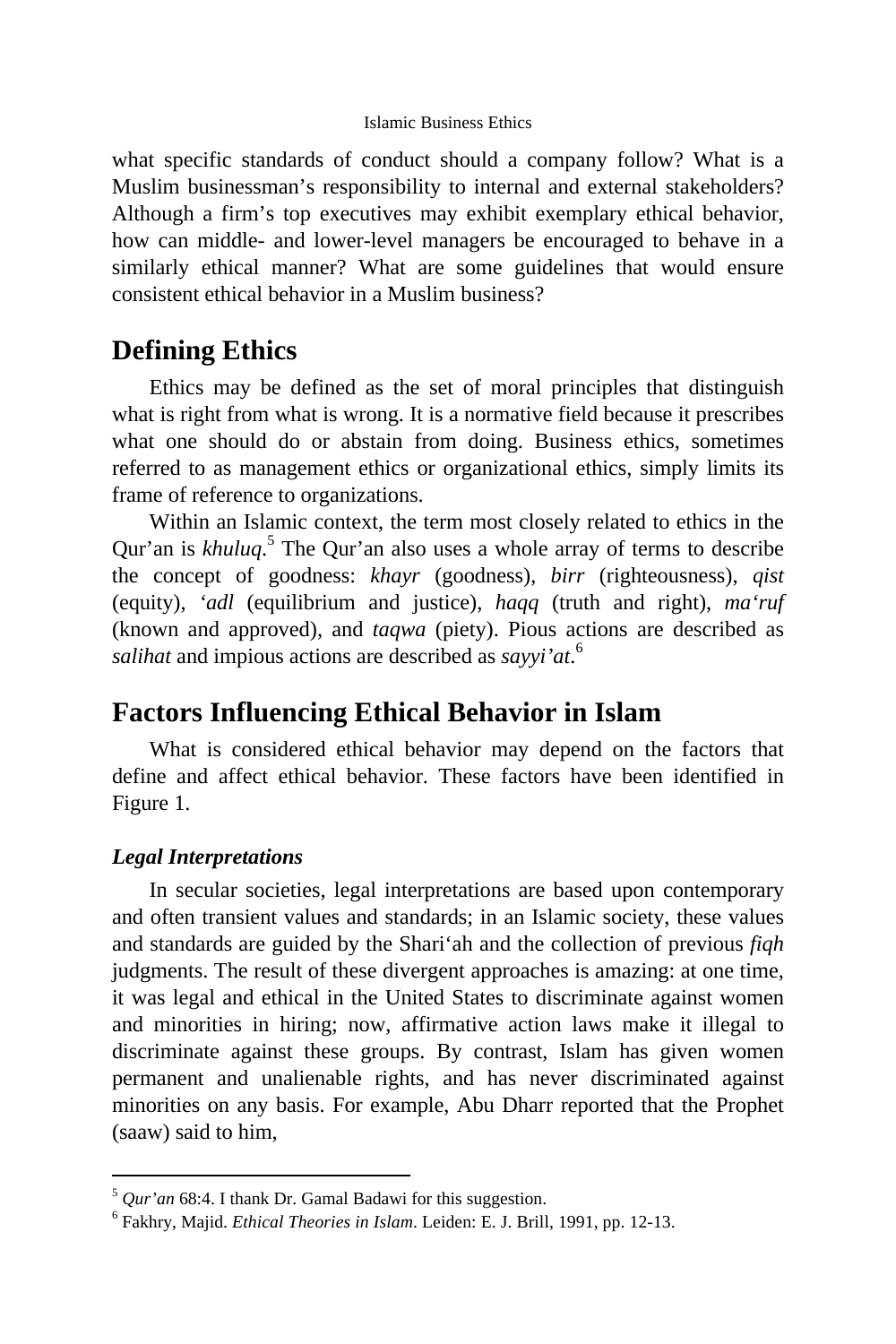*You are not better than people with red or black skins unless you excel them in piety.*<sup>7</sup>



Similarly, the Islamic ethical system does not endorse the *caveat emptor* concept that many Western courts have considered valid in several shadowy cases. Thus, Anas Ibn Malik reports the following hadith:

*Allah's Messenger (peace be upon him) forbade the sale of fruits till they are almost ripe. Anas was asked what is meant by "are almost ripe." He replied, "Till they become red." Allah's Messenger (peace be upon him) further said, "If Allah spoiled the fruits, what right would one have to take the money of one's brother (i.e., other people)?"*<sup>9</sup>

The Hanafis' interpretation of Islamic law reinforces this emphasis on equity and fairness:

*If the vendor sells property as possessing a certain desirable quality and such property proves to be devoid of such quality, the purchaser has the option of either canceling the sale, or of*

 7 Abu Dharr, *Mishkat Al-Masabih*, 5198 and transmitted by Ahmad.

<sup>8</sup> Barney, Jay B. & Griffin, Ricky W. *The Management of Organizations*. © 1992 by Houghton Mifflin Company, p. 720. Adapted with permission.

<sup>9</sup> Anas ibn Malik, *Sahih Al-Bukhari*, 3.403.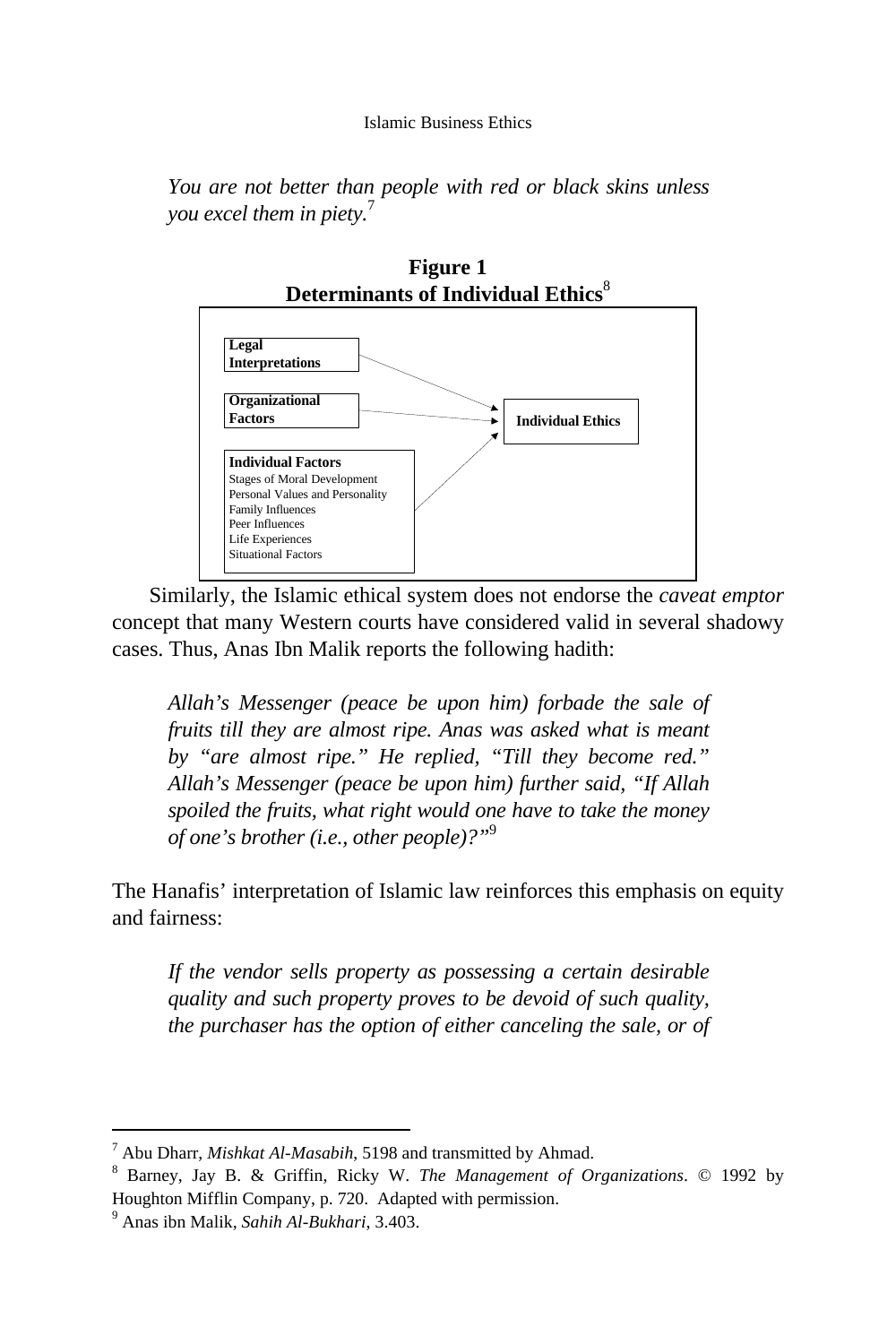*accepting the thing sold for the whole of the fixed price. This is called option for misdescription.*<sup>10</sup>

#### *Organizational Factors*

The organization too can affect influence participants' behavior. One of the key sources of organizational influence is the degree of commitment of the organization's leader to ethical conduct. This commitment can be communi-cated through a code of ethics, policy statements, speeches, publications, etc. For example, Xerox Corporation has a 15 page ethical code, one section of which states:

*We're honest with our customers. No deals, no bribes, no secrets, no fooling around with prices. A kickback in any form kicks anybody out. Anybody.*

The above statement is clear and relates specific unethical behavior to negative consequences.

Codes of ethics are gaining in popularity in many organizations, and often vary from one industry to another. Although such codes may enhance ethical behavior among organizational participants, their use is sometimes inappropriate. Some organizations may be trading in or selling in *khamr* or other haram products or services; hence, the conduct of the whole organization is unethical. Developing and enforcing a code of ethics in this type of organization is clearly erroneous since Allah Subhanahu wa ta'ala has said in the Qur'an:

*They ask you concerning wine and gambling. Say, "In them is great sin, and some profit for men; but the sin is greater than the profit."*<sup>11</sup>

In general, however, organizations engaged in *halal* businesses can foster ethical behavior through the development of an Islamic code of ethics.

 $\overline{a}$ 

<sup>&</sup>lt;sup>10</sup> Al-Majalla (The Ottoman Courts Manual [Hanafi]), Section II. Option for Misdescription, 310.

<sup>11</sup> *Qur'an* 2:219.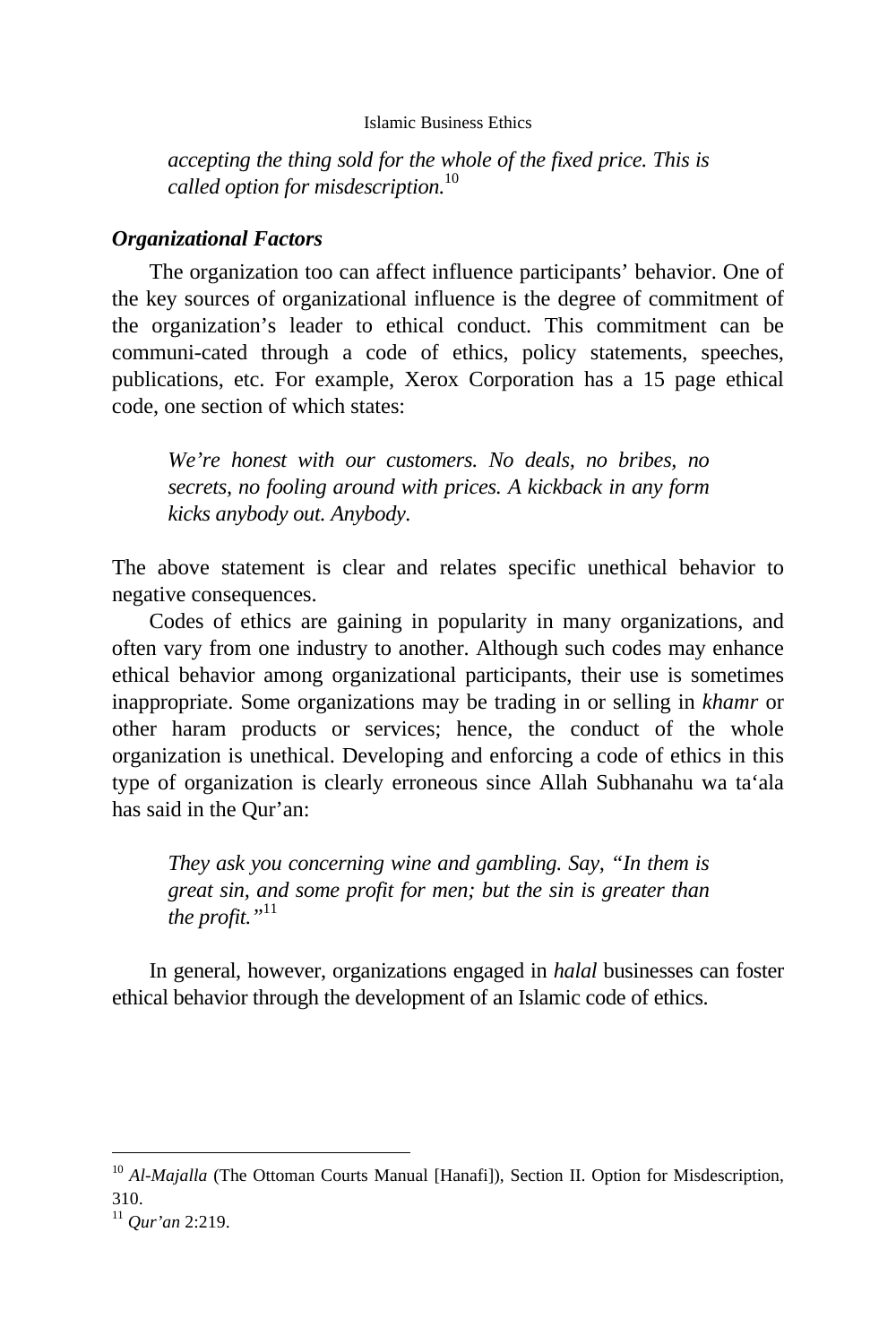### *Individual Factors*

Individuals come to work with different values. Factors affecting one's ethical behavior include: stages of moral development, personal values and morals, family influences, peer influences, and life experiences.

**Stages of Moral Development**. The Prophet (saaw) suggested that individuals undergo two stages of moral development: the minor or prepubescent stage and the adulthood stage. In a hadith narrated by Aisha (rah), she narrated that:

*The Apostle of Allah (peace be upon him) said: 'There are three (persons) whose actions are not recorded: a sleeper till he awakes, an idiot till he is restored to reason, and a boy till he reaches puberty.'*<sup>12</sup>

From the above hadith, two facts can be inferred. First, certain types of people are not responsible for their behavior: the sleeper, the lunatic and the child before puberty. Second, an individual is not responsible for his actions until the age of reason.

In addition to physical and mental development, Islamic scholars<sup>13</sup> have suggested that there are three states or stages of the development of the human soul or *nafs*: (1) *ammara* (12:53), which is prone to evil, and, if not checked and controlled, will lead to perdition; (2) *lawwama*, (75:2), which feels consciousness of evil, and resists it, asks for Allah's grace and pardon after repentance and tries to amend; it hopes to reach salvation; (3) *mutma'inna* (89:27), the highest stage of all, when the soul achieves full rest and satisfaction after ' $aql$  (intellect) has checked the evil tendencies of man.<sup>14</sup> If a Muslim persists in behaving unethically, he is succumbing to the *ammara*; if he is behaving Islamically, he is fighting the evil impulses of the *ammara*, and responding to the directions of the *lawwama* and the *mutma'inna*. Of course, what will govern his ethical behavior and the interaction among these three states of the soul is his level of *taqwa* or piety. Depending on which level his *nafs* is at and whether he is winning or losing the battle against temptation and evil, he may be more or less prone towards behaving ethically.

 $\overline{a}$ 

<sup>&</sup>lt;sup>12</sup> Aisha, Ummul Mu'minin, Abu Dawud, 4384.

<sup>13</sup> Rizvi, S. A. *Muslim Tradition in Psychotherapy and Modern Trends*. Lahore, Pakistan: Institute of Islamic Culture.

 $14$  Ibid., pp. 50-51.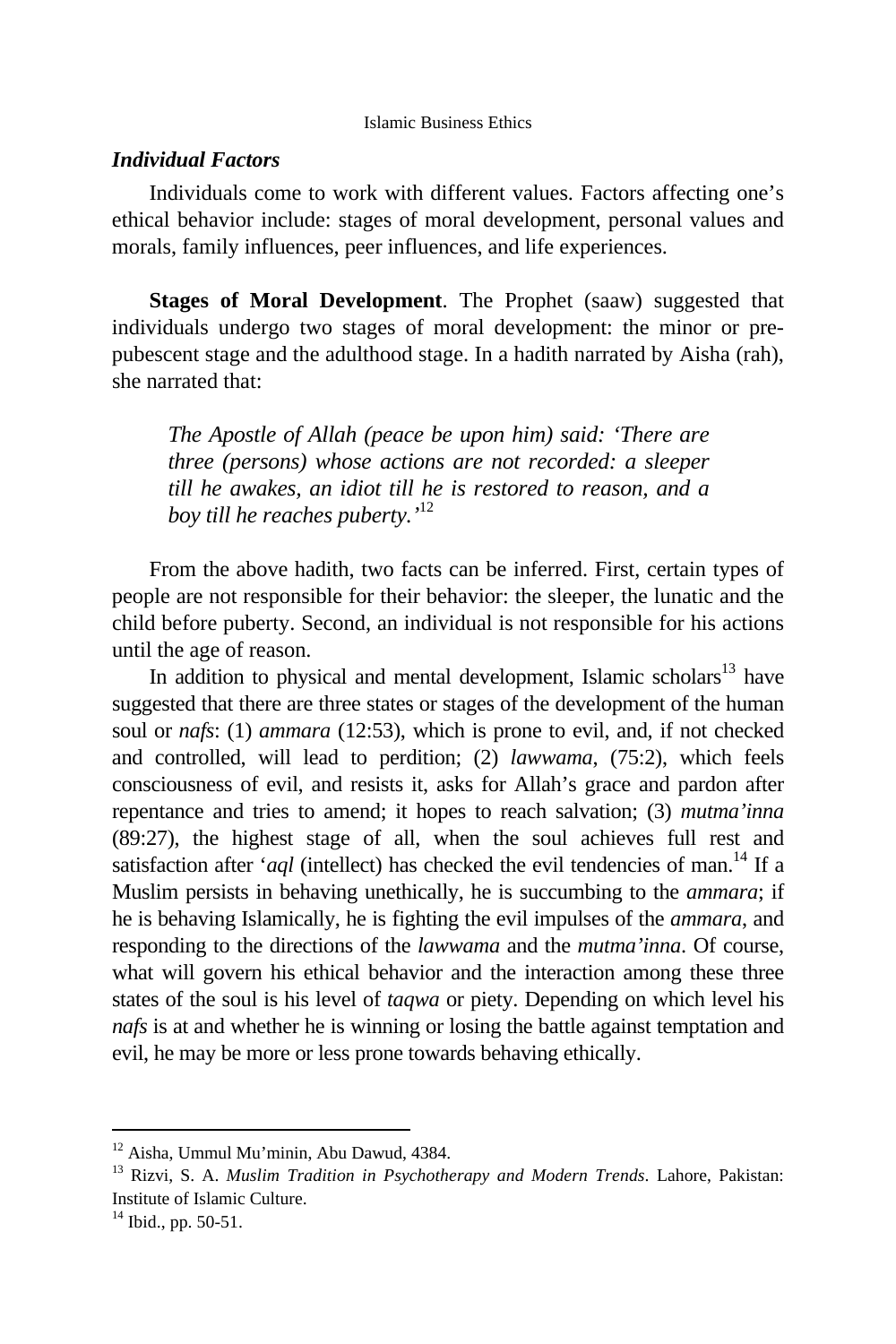**Personal Values and Personality**. An individual's values and morals will also influence his or her ethical standards. A person who stresses honesty will behave very differently from another who does not respect other people's property. Interestingly, in Islam, the decay and eventual disappearance of honesty is a sign of the imminence of the Day of Judgment. Abu Hurayrah reports:

*While the Prophet (peace be upon him) was saying something in a gathering, a Bedouin came and asked him, "When would the Hour (Doomsday) take place?" Allah's Apostle (peace be upon him) continued his talk, so some people said that Allah's Apostle (peace be upon him) had heard the question, but did not like what that Bedouin had asked. Some of them said that Allah's Apostle (peace be upon him) had not heard it.*

*When the Prophet (peace be upon him) finished his speech, he said, "Where is the questioner, who inquired about the Hour (Doomsday)?" The Bedouin said, "I am here, O Allah's Apostle (peace be upon him)." Then the Prophet (peace be upon him) said, "When honesty is lost, then wait for the Hour (Doomsday)." The Bedouin said, "How will that be lost?" The Prophet (peace be upon him) said, "When the power or authority comes in the hands of unfit persons, then wait for the Hour (Doomsday)."*<sup>15</sup>

A key personality variable which may affect the ethical behavior of an individual is his/her locus of control. The locus of control of an individual affects the degree to which he perceives his behavior as influencing his life. An individual has an internal locus of control if he/she believes that he/she can control the events in his/her life. As a result, internals are likely to take responsibility for the outcomes of their behavior. Conversely, an individual with an external locus of control believes that fate or luck or other people affect his life. Such an individual is likely to believe that external forces cause him to behave either ethically or unethically. Overall, internals are more likely than externals to make ethical decisions, are less willing to cave

-

<sup>15</sup> *Sahih al Bukhari*, 1.56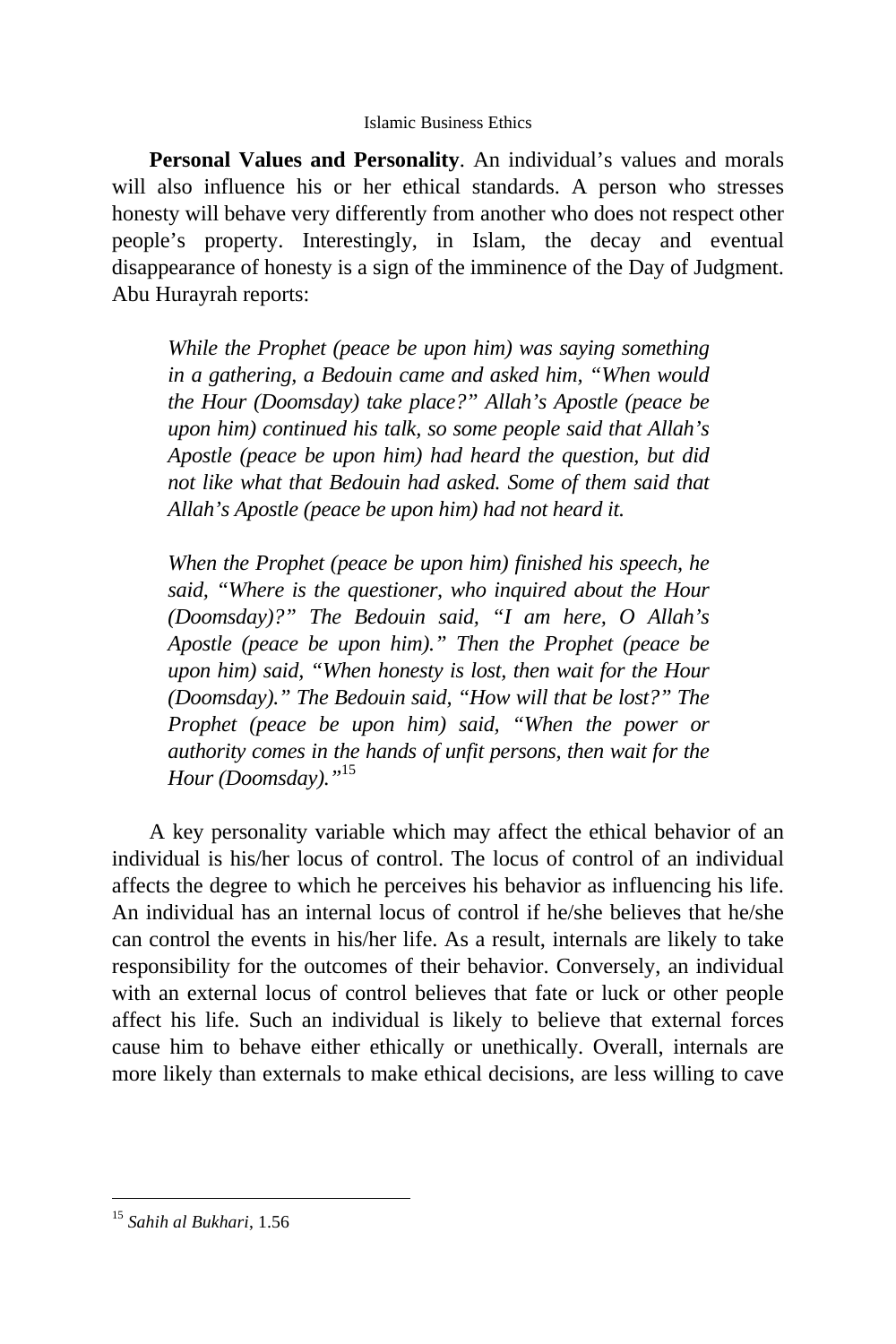in to pressure to behave unethically, and will resist hurting others, even when ordered to do so by a superior.<sup>16</sup>

**Family Influences**. Individuals start to form ethical standards as children. The Prophet (saaw) emphasized the importance of family nurturing when he said:

*Command your children to pray when they become seven years old, and discipline them for it (prayer) when they become ten years old; and arrange their beds (to sleep) separately.<sup>17</sup>*

Here, the implication is that if you wish your children to grow up as good Muslims, you need to start shaping them from a young age. Children are likely to develop high ethical standards if they perceive other family members as consistently adhering to high standards, and if they are rewarded for ethical behavior but punished for being untruthful, stealing etc. Mixed messages from parents are likely to result in unethical behavior on the part of the child. An example of mixed messages is that of a child who is told that stealing is bad; at the same time, he is given supplies "borrowed" from the parents' office at work.

**Peer Influences**. As children grow and are admitted to school, they are influenced by the peers with whom they interact daily. Thus, if a child's friends engage in drawing graffiti, the child may imitate them. If the child's peers avoid such behavior, the child is likely to behave accordingly.

**Life Experiences**. Whether positive or negative, key events affect the lives of individuals and determine their ethical beliefs and behavior. Malcolm X's Hajj experience had a major impact on his later years as a Muslim:

*There were tens of thousands of pilgrims, from all over the world. They were of all colors, from blue-eyed blonds to black-*

<u>.</u>

<sup>16</sup> Lefcourt, H. M. *Locus of Control: Current Trends in Theory and Research*. Hillsdale, NJ: Erlbaum, 1982, 2d edition.

<sup>&</sup>lt;sup>17</sup> Abdullah ibn Amr ibn al 'As, Abu Dawud, 0495. In discussing this hadith with Dr. Gamal Badawi, he indicated that Islam is not for harsh "spanking" of children. They should, of themselves, wish to follow the role models presented by their parents and want to observe the regular prayers by age ten. If they do not, then light but appropriate discipline should be administered.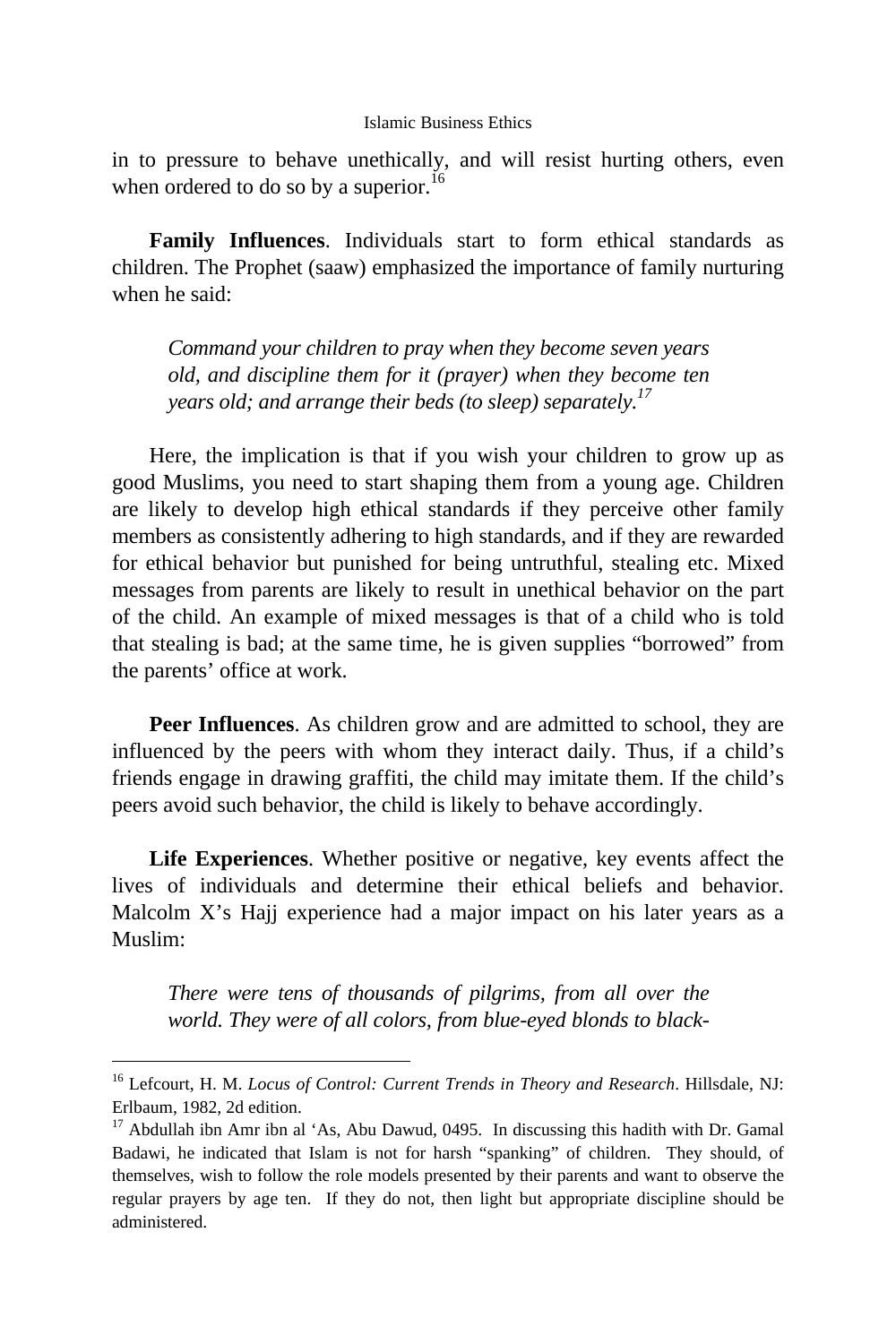*skinned Africans. But we were all participating in the same ritual, displaying a spirit of unity and brotherhood that my experience in America had led me to believe never could exist between the white and the non-white.*

*America needs to understand Islam, because this is the one religion that erases from its society the race problem. [...] I have never before seen* sincere *and* true *brotherhood practiced by all colors together, irrespective of their color.*

*You may be shocked by these words coming from me. But on this pilgrimage, what I have seen, and experienced, has forced me to* re-arrange *much of thought-patterns previously held, and to* toss aside *some of my previous conclusions.*<sup>18</sup>

**Situational Factors**. People may behave unethically in certain situations because they may see no way out. For example, a manager may record ficti-tious sales in order to cover losses within his area of responsibility. According to Islam, debt is a major reason why individuals behave unethically. In a hadith narrated by Aisha (raw),

*Somebody said to [the Prophet], "Why do you so frequently seek refuge with Allah from being in debt?" The Prophet (peace be upon him) replied, "A person in debt tells lies whenever he speaks, and breaks promises whenever he makes (them)."*<sup>19</sup>

Since indebtedness is likely to lead to unethical conduct, Muslim lenders are encouraged to show leniency to debtors. At the same time, debtors are urged to repay debts promptly.

## **The Islamic Ethical System**

The Islamic ethical system differs from secular ethical systems and from the moral code advocated by other religions. Throughout civilization, these secular models $^{20}$  assumed moral codes that were transient and myopic since

-

<sup>18</sup> Haley, Alex. 1965. *The Autobiography of Malcolm X*. New York: Ballantine Books, p. 340.

<sup>19</sup> Aisha, *Sahih al Bukhari*, 1.795.

<sup>20</sup> Badawi, Jamal. *Islamic Teachings*. Halifax, NS Canada. Package II, series F, cassettes 1 and 2.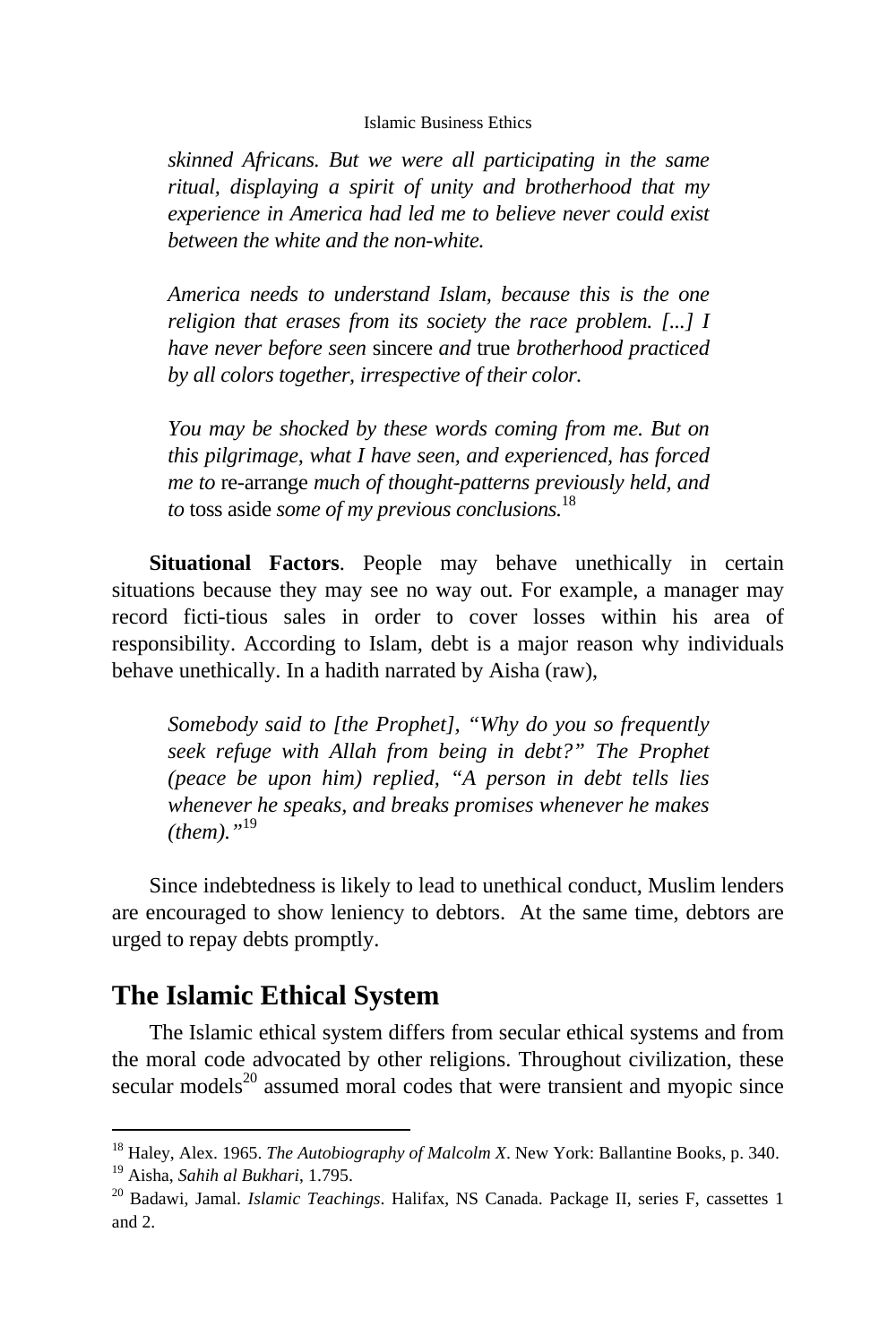they were based on the values of their human founders, e.g., epicurianism or happiness for happiness's sake. These models generally proposed a system of ethics divorced from religion. At the same time, the moral code adopted by other religions have often stressed values that de-emphasize our existence in this world. For example, Christianity by its overemphasis on monasticism encourages its adherents to retire from the hustle and bustle of daily life. By contrast, the moral code embedded in Islamic ethics emphasizes the relation of man to His Creator. Because God is Perfect and Omniscient, Muslims have a code that is neither timebound nor biased by human whims.<sup>21</sup> The Islamic code of ethics is enforceable at all times because Its Creator and Monitor is closer to man than his jugular vein, and has perfect, eternal knowledge. To spell out Islam's moral code, we will now compare alternate ethics systems to the Islamic ethical system.

### *Alternate Ethics Systems*

Contemporary ethics differs from the Islamic ethical system in multiple ways. Six ethical systems now dominate ethical thinking in general. These are summarized in Table 1.

# **END OF EXCERPT**

If you wish to read more about the Islamic System of Ethics with respect to business, please order a copy of the *Islamic Business Ethics* book at \$6:00 (not including shipping charges) from:

Amana Publications c/o Brother Adnan Mohtasib 10710 Tucker Street Beltsville, MD 20705-2223

Phone: (301) 595-5777 Fax: (301) 595-5888

-

 $^{21}$  Loc. cit.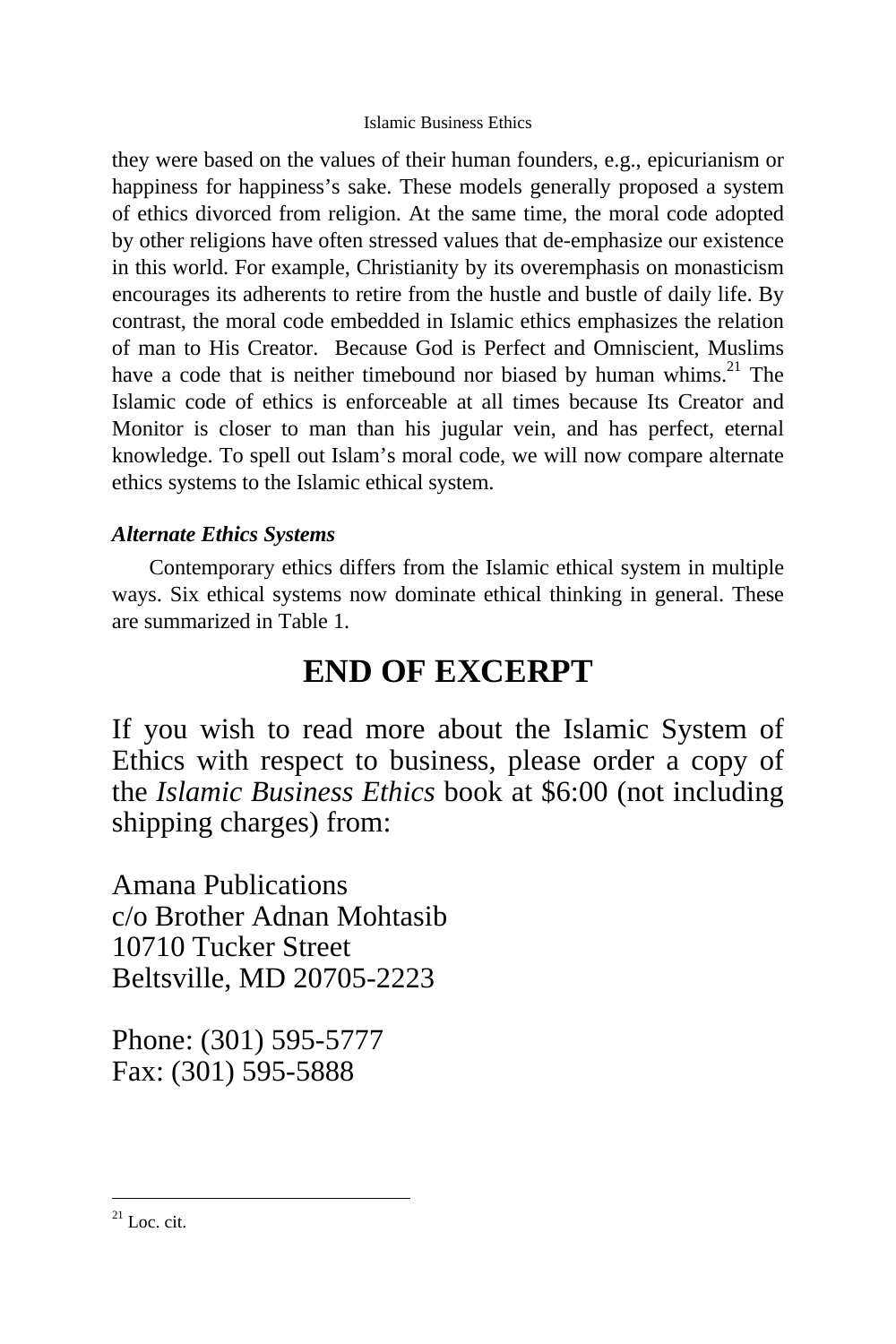You may also contact the International Institute of Islamic Thought at: (702) 471-1133 (ask for Brother Muhyiddin)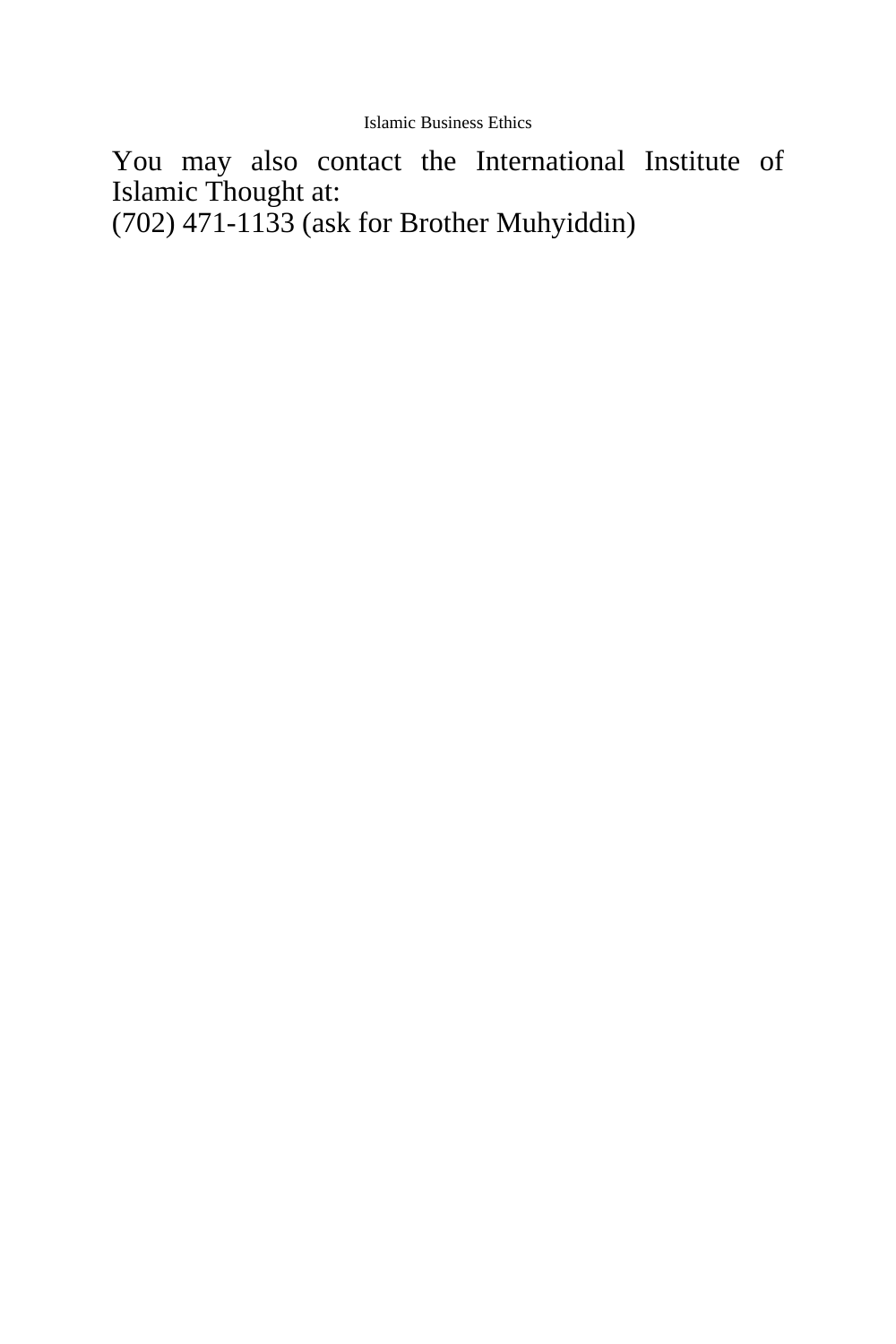## **Index**

## A

Abu Bakr, 30 Abu Jandal, 26 Accountability, 40 *Adl*, 23 Aisha (raw), 7 Al gharar, 35 Al-Awani, Taha Jaber, 16 Alcohol, 0, 28, 29, 33, 34, 69 Consumption, 33 Al-Ghazzali, 23, 27 Alms, 12 *Al-mudaraba*, 48 Al-Qaradawi, Yusuf, 11, 12, 28, 29, 30, 33, 34, 35, 43, 44, 45, 47, 48, 59 Alternate Ethics Systems, 8–18 *Amanah*, 17, 22 *Ammara*. *See Nafs* Animals, 12, 34, 35, 51, 52 Slaughtering, 51 Aquinas, Thomas, 16 Axioms, 19, 26, 28, 36

## B

Balance. *See* Equilibrium Begging, 30 Benevolence, 20, 27, 40 Bribes, 3, 36, 67 Brokering, 42 *Business environmentalism*, 51 Butchers, 51

## $\mathcal{C}$

Categorical imperative, 11 *Caveat emptor*, *2*

Charity, 12, 46 Christianity, 8, 17 Climate Ethical Organization, 36 Code of ethics, 3, 8, 17, 18, 41, 49, 57, 59, 61, 64 Developing, 58 Implementing, 59 Codes of ethics Xerox, 3 Commodities, 35 Consumers, 43 **Culture**, 4, 62

## D

Debt, 7, 31, 47 Debtor, 46 Discrimination, 21 Distributive Justice, 9, 13 Drugs, 33, 34 Duty, 11, 25, 70

## E

Employees, 0, 12, 13, 21, 24, 37, 38, 39, 40, 41, 46, 57, 58, 59, 61 Environment, 50–53 Epicurianism, 8 Equilibrium, 22–23 Equity, 2 Eternal Law, 9, 16, 18 Ethical behavior factors, 1–7 Ethical code Xerox, 3 **Ethics** Advocate, 0, 1, 3, 8, 9, 10, 12, 13, 15, 16, 17, 18, 19, 21, 23, 24, 26,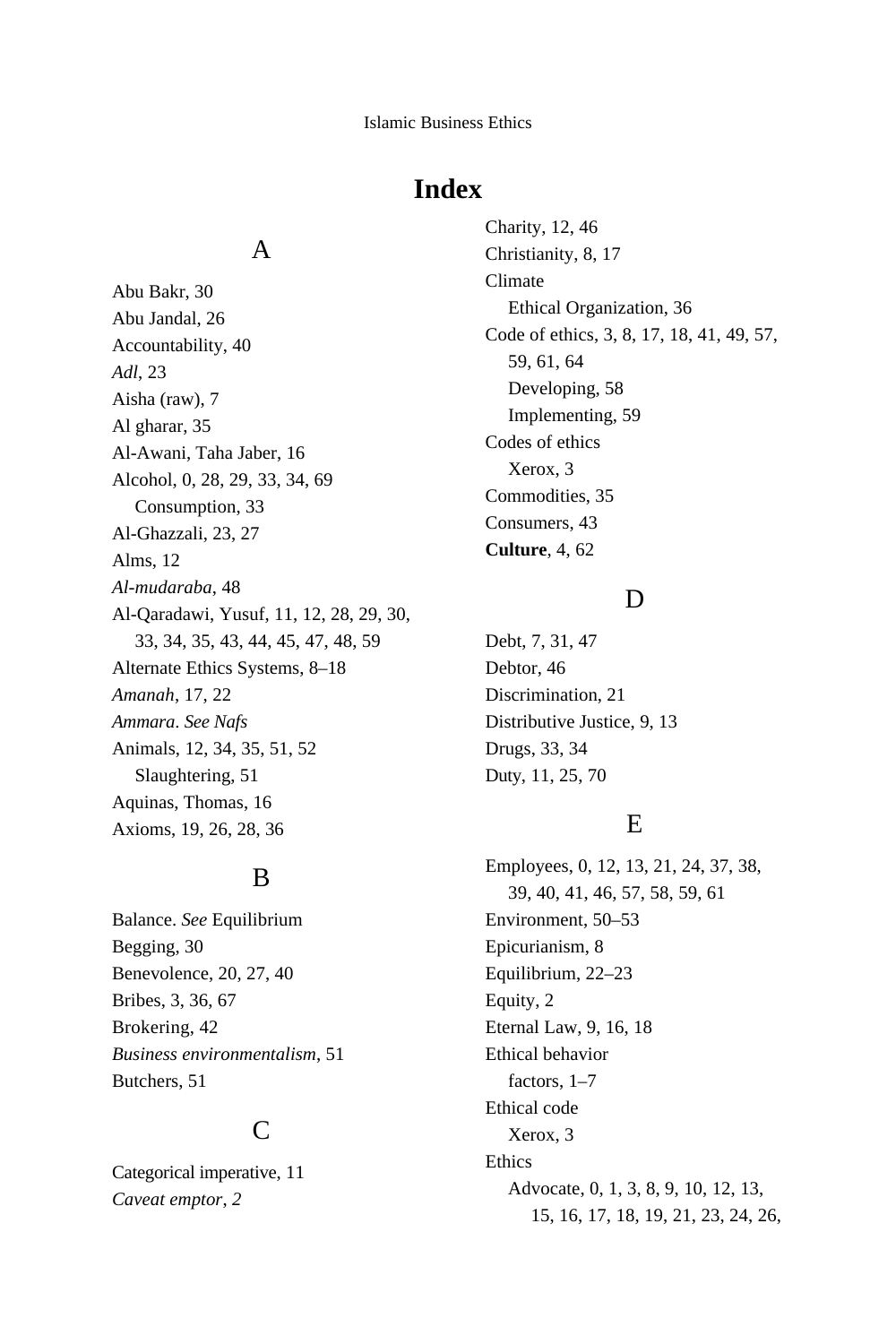27, 36, 37, 39, 41, 57, 59, 61, 64, 67, 69 Definition, 1 Guidelines, 66–67

### F

*Falah*, 0 Family, 6 Fard, 25, 28 *Fard 'ala al-'ain*, 25 *Fard 'ala al-kifayah*, 25 Fasting, 25, 28 Fatima, 16 First Bank Minneapolis, 63 *Fitrah*, 67 Fraud, 0, 43, 66, 67 Freedom, 9, 12, 13, 18, 24, 25 Friedman, Milton, 10

### G

Gain, 36 General Electric approach, 63 Guidelines, 64

## H

Halal, 3, 12, 18, 28, 29, 30, 42, 45, 49, 59 Haram, 11, 28, 30, 33, 34 Earnings, 33–36 Hell, 15, 18, 65 *Hisba*, 36, 39, 52 Hoarding, 43 Hudaybiya, 26 Humility, 66 Hypocrite, 26

## I

Ibn Taymiya, 33, 36, 39, 44, 47

*Ihsan*, 19, 40. *See* Benevolence Individual Factors, 4 *Infaq*, 14 Intention, 9, 11, 18, 47, 68 Investment, 48 Islamic Ethical System, 7–36 *Istikhlaf*, 17

# J

Justice, 1, 9, 13, 14, 15, 17, 18, 19, 23, 38, 39, 67

## K

Kant, 11 *Khamr*, 3, 33 *Khayr*, 0 *Khuluq*, 1

## L

Landlord, 36 Lawful behavior, 28 Lawwama. *See* Nafs Legal interpretations, 1–3 Liberty, 9, 12, 13 Locus of control, 5 Lunatic, 4

### M

*Ma'ruf*, 0 Makhruh, 28 Merit, 14, 15, 22 Monopolies, 49 Moral code, 24, 39, 44 Mosque, 21 Mubah, 28 *Mukhabara*, 35 *Murabaha*, 48 *Musharaka*, 48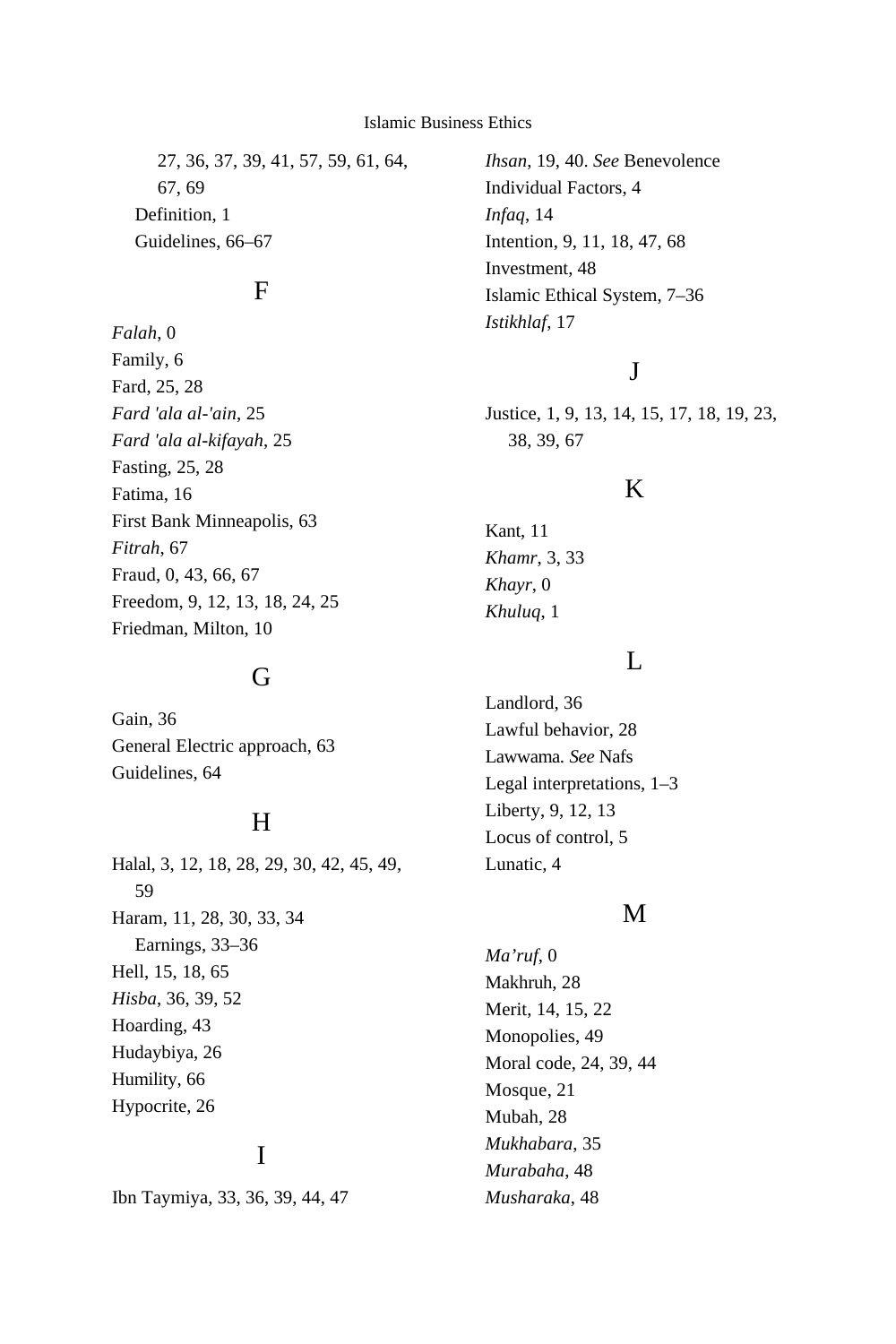Mustahab, 28 *Mutmainna*. *See Nafs* Mutual consultation, 66

## N

*Nafs*, 4 Needy. *See Sadaqah* and *Qard Hassan*

## $\Omega$

Oaths, 45 Organization factors, 3

### P

Paradise, 27, 65 *Pareto optimality*, 10 Partnerships, 47 Peers, 6 Perishables, 44 Personality, 5 Pollution Free resources (air, water, etc.), 53 Ownership rights, 52 River, 55 Pornography, 29 Prayers, 18, 28, 39 Privacy, 40 Profit, 3, 10, 27, 39, 48, 55, 56, 65 Profit maximization, 10 Property, 14 Prostitution, 34 Puberty, 4 Public, 14, 39, 42, 47, 52, 53, 55, 56, 63 Punishment, 28, 34, 68, 69, 70

## Q

*Qard Hassan*, 49 Qarun, 17

Qutb, Syed, 13, 26

## R

Relativism, 8, 9 Responsibility, 25–27 Resurrection, 18, 34, 65 *Riba*, 45, 46 Rights, 9, 12

## S

*Sadaqah*, 15, 49 Secrets, 3, 12, 41 Share cropping, 35, 36 *Sharikat*, 48 *Shirk*, 17, 26, 30 *Shura*, 9 Situational factors, 7 *Social audit*, 62, 63 Social responsibility, 10, 26, 37, 50, 54–56, 54, 55, 57 Social responsiveness, 56 Spoiled products, 44 Stages of moral development, 4 Stakeholders, 37–50 Stolen property, 45 Suppliers, 21, 41, 42 Surveys Ethics, 0

## T

*Tawheed*, 19 *Tazkiyah*, 17, 19 Theft, 0, 15 Truthfulness, 64

## $U$

Umar, 11, 23, 27, 30, 33, 35, 44 Ummah, 18, 19, 22, 24, 69, 70